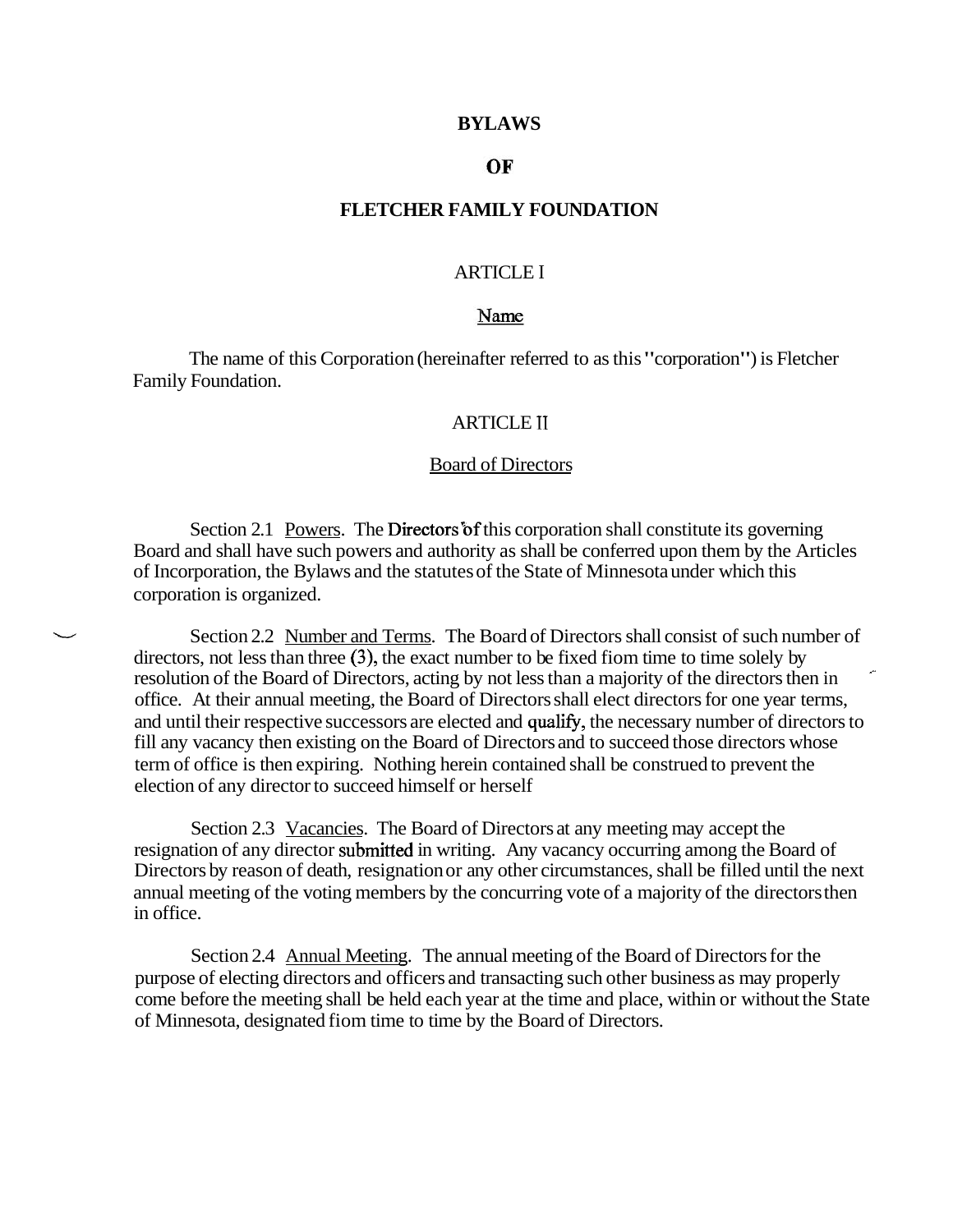Section 2.5 Other Meetings. Other meetings of the Board of Directors may be held at any time or place whenever called by the President or any two directors. Anyone entitled to call a special meeting of the directors may make written request to the President to call the meeting, and the Secretary shall then give notice of the meeting, setting forth the time, place and purpose thereof, to be held no later than thirty (30) days after receiving the request. If the Secretary fails to give notice of the meeting within ten  $(10)$  days from the date on which the request is received by the President, the person or persons who requested the meeting may fix the time and place of the meeting and give notice thereof in the manner hereinafter provided. The business transacted at a special meeting is limited to the purposes stated in the notice of the meeting.

Section 2.6 Notice. Written notice of each meeting of the Board of Directors stating the time, place and purpose thereof shall be given by the Secretary by mailing the same to each director at his or her residence or business address at least ten (10) days before the meeting or by delivering the same personally to the director at least seven (7) days before the meeting. Any director may waive notice of a meeting before, at or after the meeting, in writing or by attendance. Attendance at a meeting is deemed a waiver unless the director objects at the beginning of the meeting to the transaction of business because the meeting is not lawfully called or convened, or objects before a vote on an item of business because the item may not lawfully be considered at that meeting, and the director does not participate in the consideration of the item at that meeting.

Section 2.7 Ouorum. At all meetings of the Board of Directors a quorum shall consist of not less than a majority of all directors then holding office as a director. If a quorum is not present, the meeting may be adjourned from time to time for that reason and any business which might have been transacted at the meeting as set forth in the notice thereof may be transacted at the adjourned meeting if a quorum is then present.

Section 2.8 Voting. Only directors present in person at the meeting may vote. There shall be no cumulative voting nor any voting by mail. Each director shall be entitled to only one vote on any matter brought before any meeting of the Board of Directors. A majority vote of the directors present at any meeting, if there be a quorum, shall be sufficient to transact any business, unless a greater number of votes is required by law, the Articles of Incorporation or these Bylaws. A director shall not appoint a proxy for himself or herself or vote by proxy at a meeting of the Board of Directors. A director who is present at a meeting of the Board of Directors when an action is taken is presumed to have assented to the action unless the director votes against the action or is prohibited from voting on the action.

Section 2.9 Adjourned meetings. When a meeting of the Board of Directors is adjourned to another time or place, notice of the adjourned meeting need not be given other than by announcement at the meeting at which adjournment is taken.

Section 2.10 Written action. Any action required or permitted to be taken at a meeting of the Board of Directors may be taken by written action signed by the number of directors that would be required to take the same action at a meeting of the board at which all directors were present; provided that all directors must be notified of the text of the written action before it is

 $\overline{2}$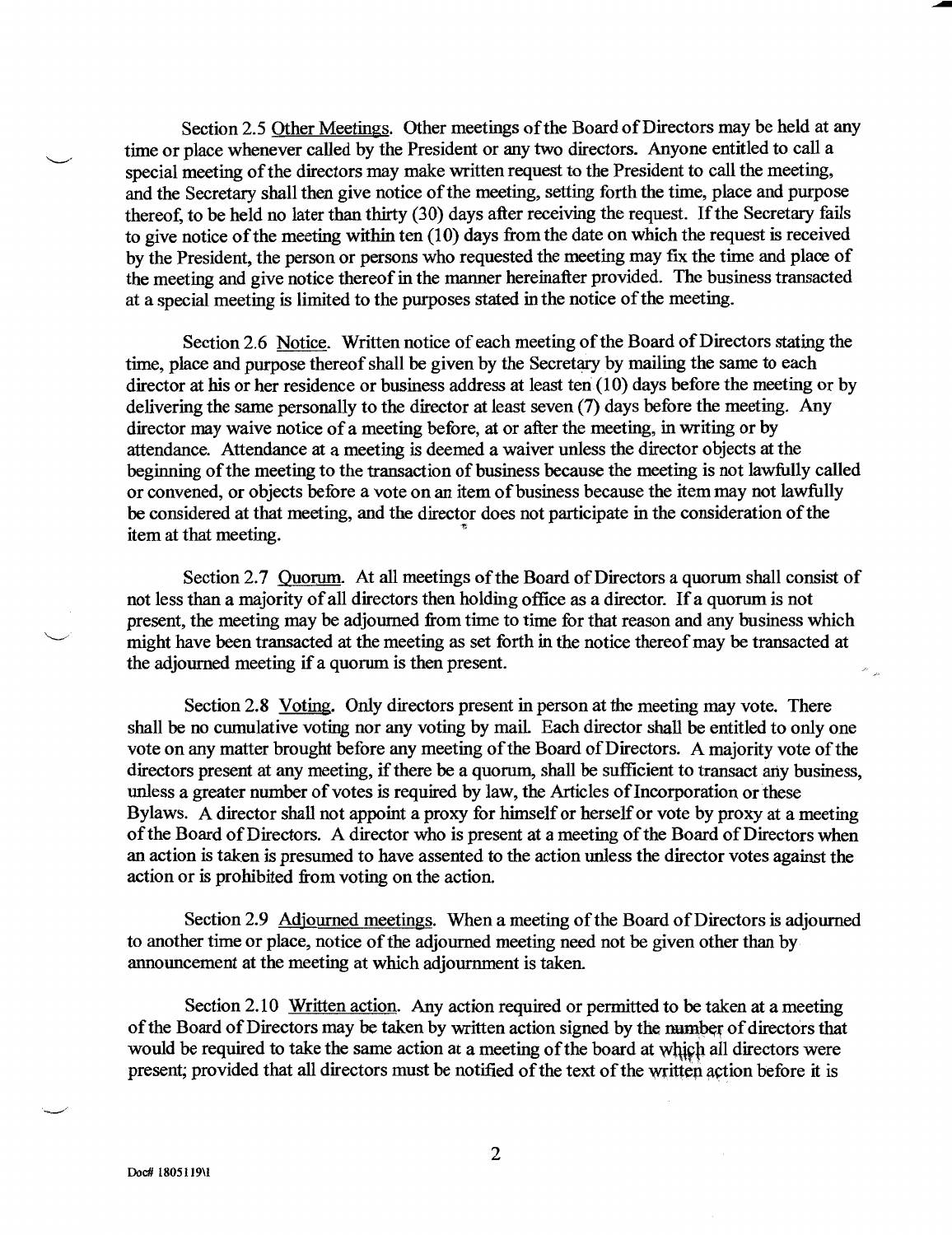signed by any of the directors. All directors shall be notified immediately of the effective date of any such written action that is duly taken.

Section 2.11 Director conflicts of interest. This corporation shall not enter into any contract or transaction with (a) one or more of its directors, (b) a director of a related organization (within the meaning of Minnesota Statutes, section 317A.011, subd. 18), or (c) an organization in or of which a director is a director, officer or legal representative or has a material financial interest; unless the material facts as to the contract or transaction and as to the director's interest are fully disclosed or known to the Board of Directors, and the Board of Directors authorizes, approves, or ratifies the contract or transaction in good faith by the affirmative vote of a majority of the directors (without counting the interested director), at a meeting at which there is a quorum without counting the interested director. Failure to comply with the provisions of this Section 2.11 shall not invalidate any contract or transaction to which this corporation is a party. This Section does not authorize any act of "self-dealing" as defined in Section 4941(d) of the Internal Revenue Code of 1986, as amended.

Section 2.12 Executive Committee. The Board of Directors may by unanimous affirmative action of the entire Board designate two or more of their number to constitute an Executive Committee which, to the extent determined by unanimous affirmative action of the Board, shall have and exercise the authority of the Board of Directors in the management of the business of this corporation, but shall not have the power to amend these Bylaws. Such Executive Committee shall act only in the interval between meetings of the Board of Directors and shall be subject at all times to the control and direction of the Board of Directors. The Executive Committee may meet at stated times or on notice to all committee members given by any of their own number. Vacancies in the membership of the Executive Committee may be filled by the Board of Directors at a regular meeting or at a special meeting called for that purpose.

# **ARTICLE III**

#### Officers

Section 3.1 General. The officers of this corporation shall be a President, a Secretary, a Treasurer and such other officers as the Board of Directors may from time to time designate. Officers shall be elected by the Board of Directors to serve for terms of one year and until their respective successors are chosen and have qualified. Any officer may at any time be removed by the Board of Directors with or without cause. The same person may hold more than one office at the same time, except the offices of President and Treasurer. The officers need not be directors of this corporation.

Section 3.2 President. The President shall be the chief executive and operating officer in charge of all normal daily operations of this corporation and shall preside at all meetings of the Board of Directors. He or she shall be responsible for the general supervision, direction and management of the affairs of this corporation. He or she may execute on behalf of this corporation all contracts, deeds, conveyances and other instruments in writing which may be required or authorized by the Board of Directors for the proper and necessary transaction of the

3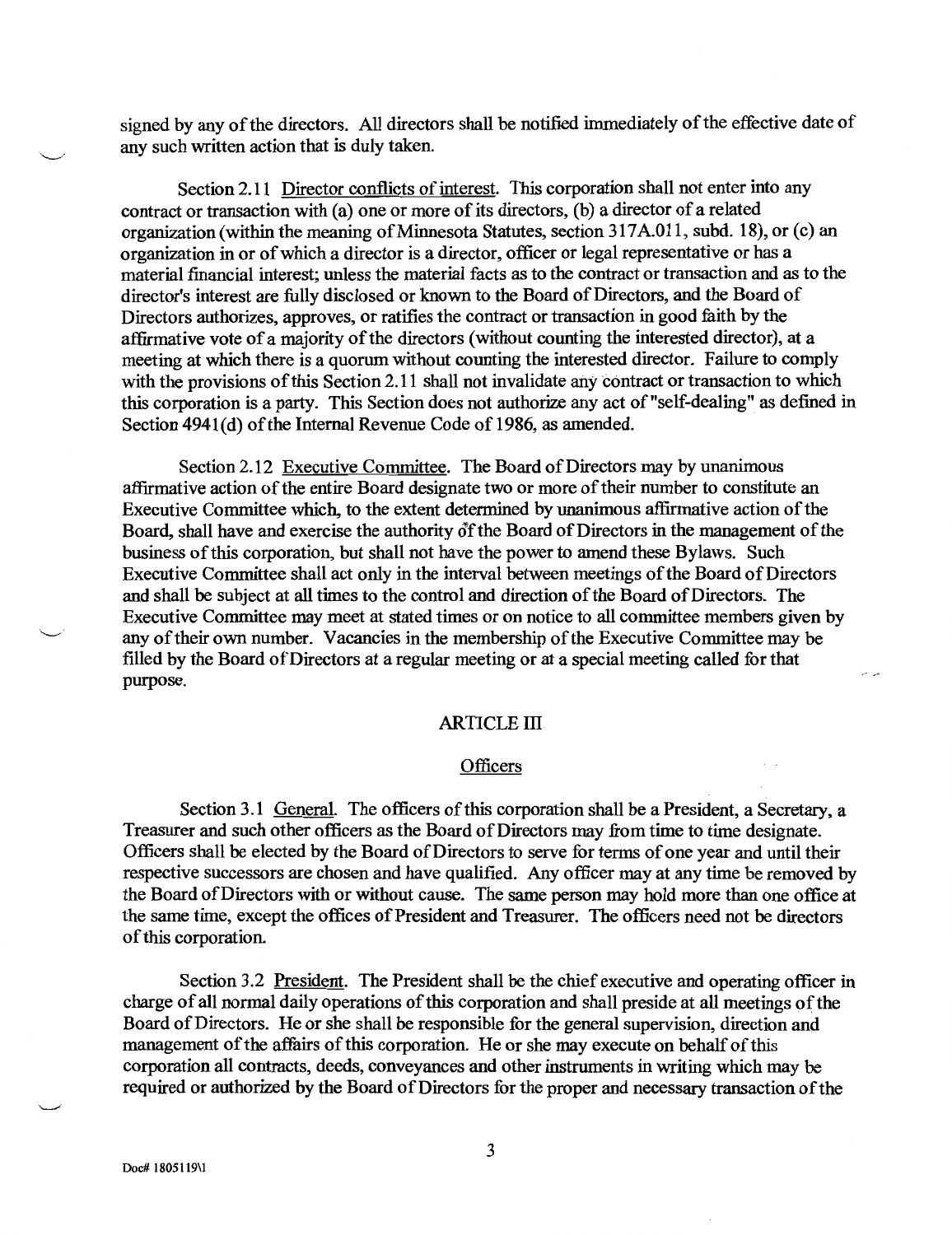business of this corporation. He or she shall concern himself or herself with matters of long range policy, direction, and growth, and shall perform such other duties as the Board of Directors may designate from time to time.

Section 3.3 Secretary. The Secretary shall keep accurate minutes of all meetings of the Board of Directors and shall be custodian of the records, documents and papers of this corporation. He or she shall provide for the keeping of proper records of all transactions of this corporation. He or she shall have and may exercise any and all other powers and duties pertaining by law, regulation or practice to the office of Secretary, or imposed by these Bylaws. He or she also shall perform such other duties as may be assigned to him or her from time to time by the Board of Directors.

Section 3.4 Treasurer. The Treasurer shall keep or cause to be kept full and accurate records showing all receipts and disbursements of this corporation and shall deposit or cause to be deposited all monies and their valuable effects of this corporation in its name and to its credit in such depository or depositories as may be designated by the Board of Directors from time to time. The disbursement of all funds of this corporation shall be submitted to and approved by the President or by the Treasurer and proper vouchers or receipts for all such disbursements or payments shall be taken from the recipient thereof. A full written report of all receipts and disbursements of money and property of this corporation shall be rendered to the directors at their annual meetings and at such other intervals as my be requested by them, showing the financial condition of this corporation in such detail and with such supporting schedules and explanatory statements as the Board of Directors may require or request; such annual or interim reports are to be made by the Treasurer, or on the Treasurer's behalf by the accountant or auditor selected each year by the Board of Directors as hereafter specified. The Treasurer shall perform such other duties as may be assigned to him or her from time to time by the Board of Directors.

Section 3.5 Vacancies. If any office shall become vacant by reason of death, resignation or otherwise, the Board of Directors shall elect a successor or successors to serve for the unexpired term or terms of the office or offices in which such vacancy occurs. In the event of the absence or disability of any officer of this corporation, the Board of Directors may designate such other officer or officers who shall exercise such powers and perform such duties for the time such other officer is absent or disabled.

Section 3.6 Compensation. The directors, as such, shall not receive compensation. The compensation of all officers and other agents or representatives performing services for this corporation requiring compensation shall be fixed by the Board of Directors by the concurring vote of not less than a majority of the directors in attendance at the meeting; but nothing herein contained shall be construed to preclude any director or other officer from serving this corporation in any other capacity and receiving compensation for the fair and reasonable value of the services rendered.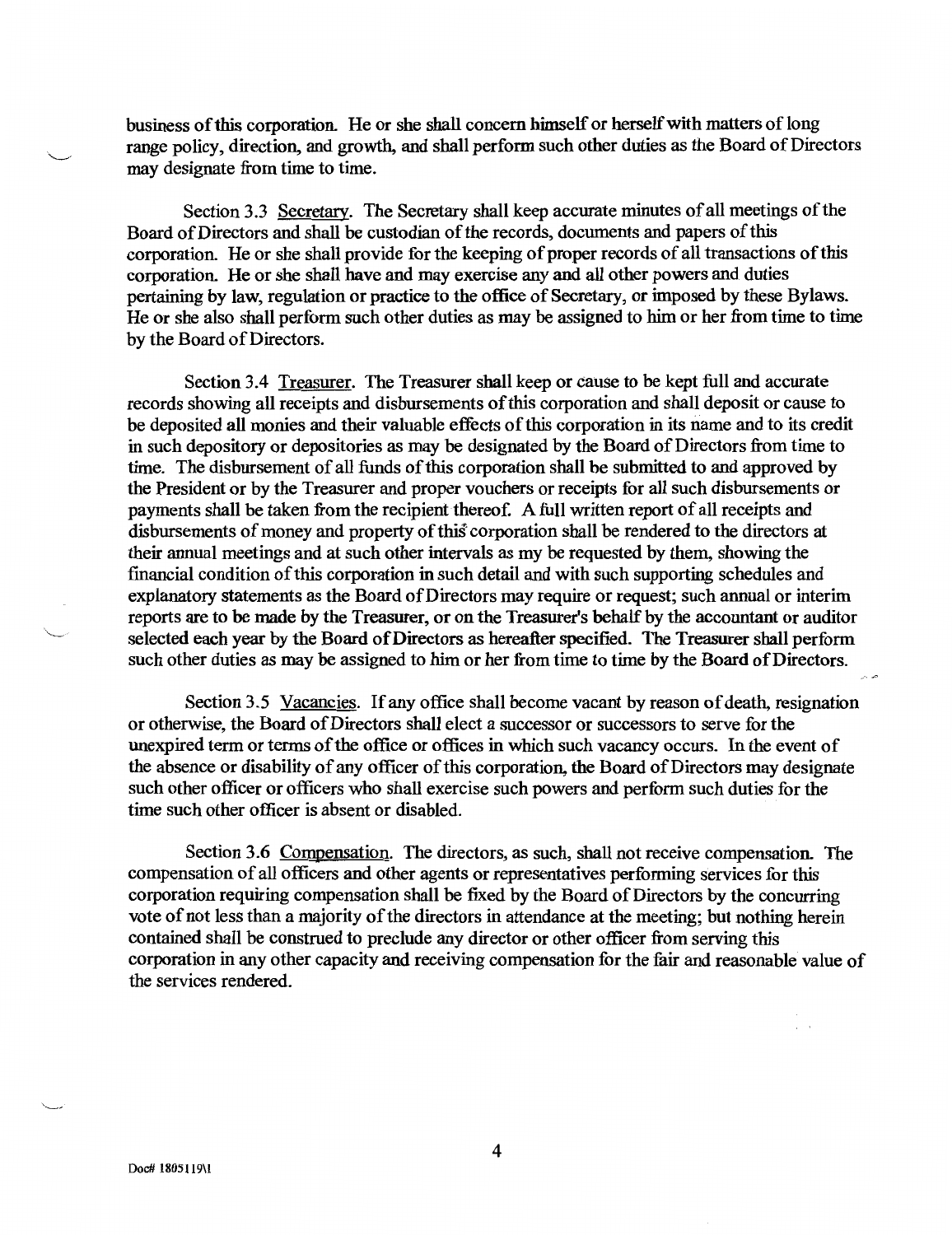### **ARTICLE IV**

## Indemnification

Any person who at any time shall serve or shall have served as a director, officer or employee of this corporation, or of any other enterprise at the request of this corporation, and the heirs, executors and administrators of such person shall be indemnified by this corporation in accordance with, and to the fullest extent permitted, by Minnesota Statutes Section 317A.521 as it may be amended from time to time.

## **ARTICLE V**

## Miscellaneous

Section 5.1 Corporate Seal. This corporation shall have no seal.

Section 5.2 Electronic communications. A director or committee member may participate in a meeting by any means of communication through which such person, other persons so participating, and all persons physically present at the meeting may simultaneously hear each other during the meeting. Participation in a meeting by that means constitutes presence in person at the meeting. A conference among directors or committee members by any means of communication through which such persons may simultaneously hear each other during the conference is a meeting of the Board of Directors or committee, as the case may be, if the same notice is given of the conference as would be required for a meeting, and if the number of persons participating in the conference would be sufficient to constitute a quorum at a meeting.

Section 5.3 Amendments. The Board of Directors may amend these Bylaws by adopting a resolution setting forth the amendment.

Section 5.4 Authority to borrow, encumber assets. No director, officer, agent or employee of this corporation shall have any power or authority to borrow money on its behalf, to pledge its credit or to mortgage or pledge its real or personal property except within the scope and to the extent of the authority delegated by resolutions adopted from time to time by the Board of Directors. Authority may be given by the Board of Directors for any of the above purposes and may be general or limited to specific instances.

Section 5.5 Deposit of funds. All funds of this corporation shall be deposited from time to time to the credit of this corporation in such banks, trust companies or other depositories as the Board of Directors may approve or designate, and all such funds shall be withdrawn only in the manner or manners authorized by the Board of Directors from time to time.